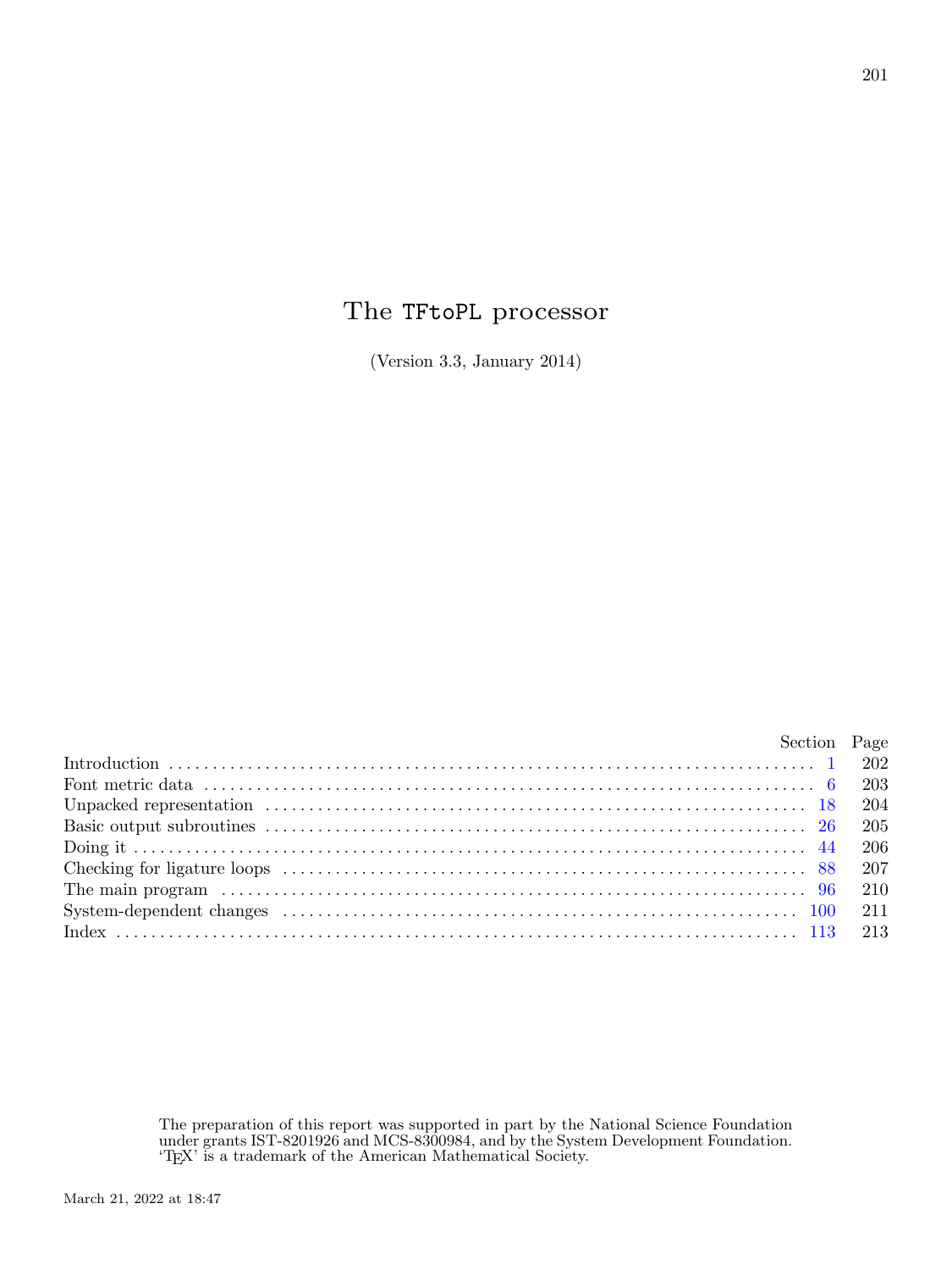<span id="page-1-0"></span>

**1\*** Introduction. The TFtoPL utility program converts T<sub>F</sub>X font metric ("TFM") files into equivalent property-list ("PL") files. It also makes a thorough check of the given TFM file, using essentially the same algorithm as TEX. Thus if TEX complains that a TFM file is "bad," this program will pinpoint the source or sources of badness. A PL file output by this program can be edited with a normal text editor, and the result can be converted back to TFM format using the companion program PLtoTF.

The first TFtoPL program was designed by Leo Guibas in the summer of 1978. Contributions by Frank Liang, Doug Wyatt, and Lyle Ramshaw also had a significant effect on the evolution of the present code.

Extensions for an enhanced ligature mechanism were added by the author in 1989. The *banner* string defined here should be changed whenever TFtoPL gets modified.

```
define \, my_name \equiv 'tftop1'define banner ≡ ´This␣is␣TFtoPL,␣Version␣3.3´ { printed when the program starts }
```
**2\*.** This program is written entirely in standard Pascal, except that it occasionally has lower case letters in strings that are output. Such letters can be converted to upper case if necessary. The input is read from *tfm file* , and the output is written on *pl file* ; error messages and other remarks are written on the *output* file, which the user may choose to assign to the terminal if the system permits it.

The term *print* is used instead of *write* when this program writes on the *output* file, so that all such output can be easily deflected.

 $\text{define } print(\texttt{\#}) \equiv write(staterr, \texttt{\#})$  $\text{define } print(\texttt{\#}) \equiv write(staterr, \texttt{\#})$  $\text{define } print(\texttt{\#}) \equiv write(staterr, \texttt{\#})$  $\text{define } print\_ln(\texttt{\#}) \equiv write\_ln(staterr, \texttt{\#})$ *{* Tangle doesn't recogniz[e @](#page-10-0) when it's right after the =. *}*  $\mathcal{O}\setminus\bigcup\mathcal{O}$ define $\cup$ var $\cup$ tfm;  $\mathcal{O}\setminus\big|$ **program**  $TFtoPL(tfm_{\textit{m}}$  *file*,  $pl_{\textit{m}}$ *file*,  $output)$ ; **const** *⟨* Constants in the outer block 4\* *⟩* **type** *⟨* Types in the outer block 18\* *⟩* **var**  $\langle$  Globals in the outer block 6 $\rangle$ *⟨* Define *parse arguments* 100\* *⟩* **procedure** *initialize* ; *{* this procedure gets things started properly *}* **begin** *kpse set program name* (*argv* [0]*, my name* ); *kpse init prog* (´TFTOPL´*,* 0*,* **nil***,* **nil**); *{*We *xrealloc* when we know how big the file is. The 1000 comes from the negative lower bound. *}*  $t$ *fm file*  $\angle$ *array*  $\leftarrow$   $\angle$ *xmalloc*  $\angle$ *array* (*byte*, 1002); *parse*  $\angle$ *arguments*;  $\langle$  Set initial values  $7^*$ **end**;

**3\*.** If the program has to stop prematurely, it goes to the '*final end* '.

**define**  $\text{final\_end} = 9999$  {label for the end of it all }

**4\*.** The follo[win](#page-11-0)g parameters can be changed at compile time to extend or reduce TFtoPL's capacity.

*⟨* Constants in the outer block 4\* *⟩ ≡*

 $lig\_size = 32510;$  {maximum length of *lig\_kern* program, in words  $\left( \langle 2^{15} \rangle \right)$ }  $hash\_size = 32579$ ;

*{* preferably a prime number, a bit larger than the number of character pairs in lig/kern steps *}* See also section 108\*.

This code is used in section 2\*.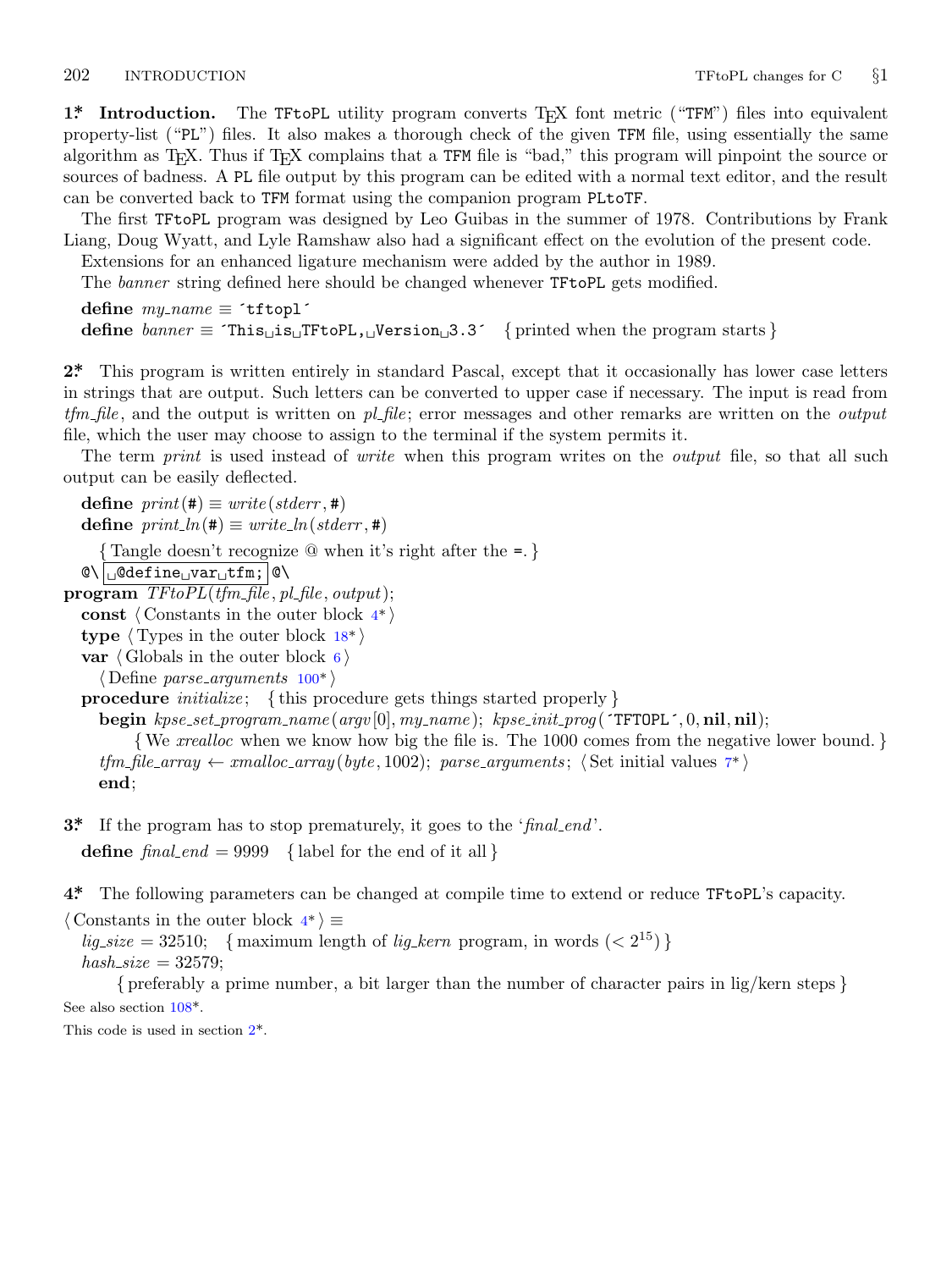<span id="page-2-0"></span>

**7\*.** On some systems you may have to do something special to read a packed file of bytes. With C under Unix, we just ope[n th](#page-4-0)e file by name and read characters from it.

*⟨* Set initial values 7\* *⟩ [≡](#page-1-0)*  $tfm$ *-file*  $\leftarrow$  *kpse\_open\_file* ( $tfm$ *-name*,  $k$ *pse\_tfm\_format*); **if** *verbose* **then begin** *print*(*banner* ); *print ln*(*version string* ); **end**; See also sections 17\*, 28\*, 33, 46, and 64.

This code is used in section 2\*.

**17\*.** If an explicit filename isn't given, we write to *stdout*.

```
⟨ Set initial values 7* ⟩ +≡
  if optind + 1 = \arg c then
     begin pl\_file \leftarrow stdout;end
  else begin pl_name \leftarrow extend\_filename(cmdline(optind + 1), \text{'pl'}); \text{ } rewrite(pl\_file, pl_name);end;
```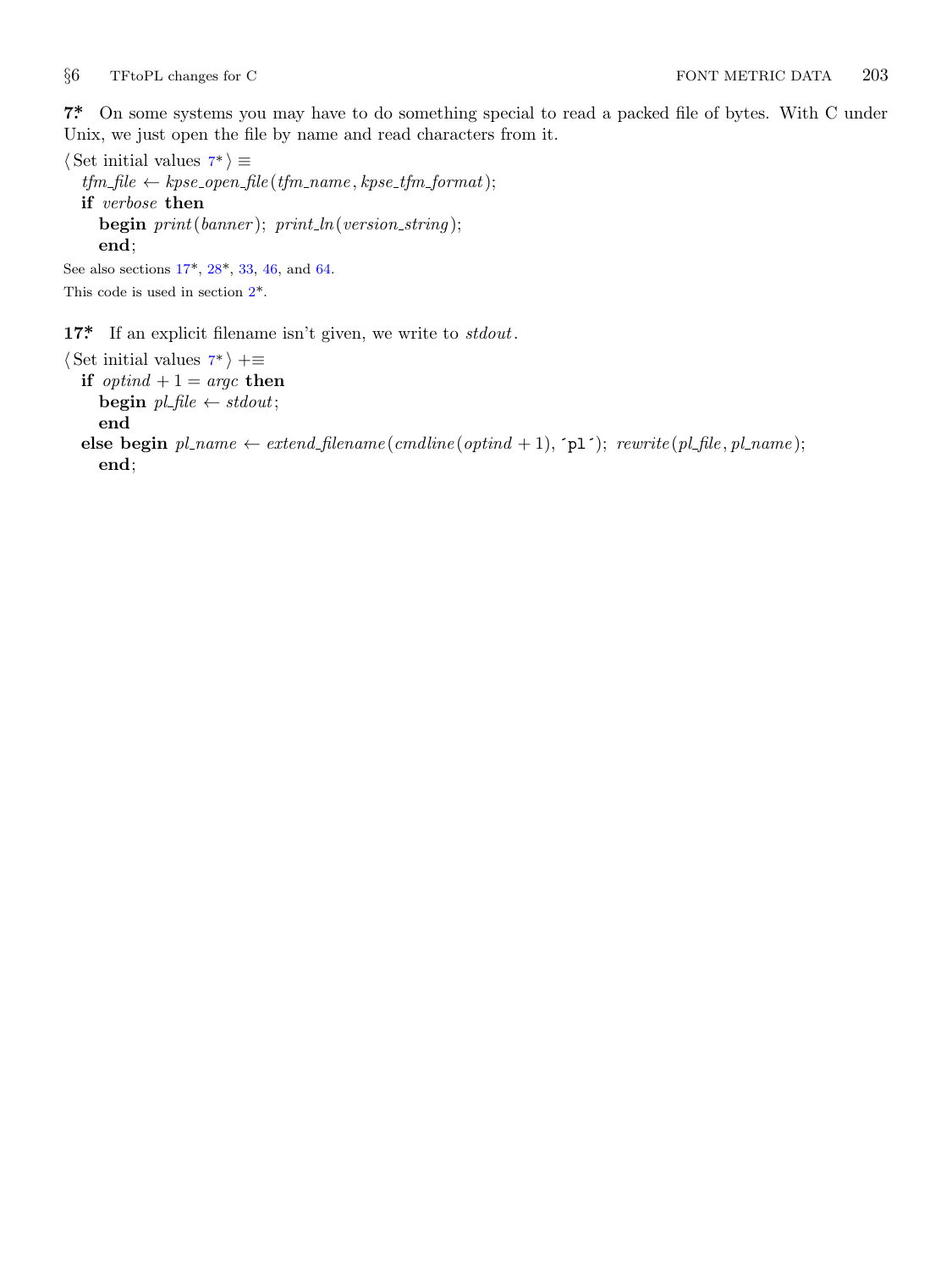<span id="page-3-0"></span>**18\*. Unpacked representation.** The first thing TFtoPL does is read the entire *tfm file* into an array of bytes,  $tfm[0..(4 * lf - 1)].$  $tfm[0..(4 * lf - 1)].$  $tfm[0..(4 * lf - 1)].$  $tfm[0..(4 * lf - 1)].$  $tfm[0..(4 * lf - 1)].$ 

**define**  $index \equiv index\_type$ *⟨* Types in the outer block 18\* *⟩ ≡*  $byte = 0$ ...255; {unsigned eight-bit quantity}  $index = integer$ ; { address of a byte in  $tfm$  } See also section 107\*. This code is used in section 2\*.

**19\***  $\langle$  Globals in the outer block 6  $\rangle$  + $\equiv$ 

*{* Kludge here to define *tfm* as a macro which takes care of the negative lower bound. We've defined *tfm* for the benefit of web2c above. *}*

#define␣tfm␣(tfmfilearray␣+␣1001); @\*tfm file array* : *↑byte* ; *{* the input data all goes here *} {* the negative addresses avoid range checks for invalid characters *}*

**20\*.** The input may, of course, be all screwed up and not a TFM file at all. So we begin cautiously.

**define**  $abort$  (#)  $\equiv$ **begin**  $print\_ln(F)$ ; *print ln*(´Sorry,␣but␣I␣can´´t␣go␣on;␣are␣you␣sure␣this␣is␣a␣TFM?´); **goto** *final end* ; **end** *⟨* Read the whole input file 20\* *⟩ ≡*  $read(tfm\_file, tfm[0]);$ **if**  $tfm[0] > 127$  **then**  $abort('The<sub>u</sub>first<sub>u</sub>byte<sub>u</sub>of<sub>u</sub>the<sub>u</sub>input<sub>u</sub>file<sub>u</sub>exceeds<sub>u</sub>127!');$ **if** *eof* (*tfm file* ) **then** *abort*(´The␣input␣file␣is␣only␣one␣byte␣long!´);  $read(tfm_{\text{m}} - file, tfm[1]); \text{ } \text{if } \leftarrow tfm[0] * '400 + tfm[1];$ **if** *lf* = 0 **then** *abort*(´The␣file␣claims␣to␣have␣length␣zero,␣but␣that´´s␣impossible!´);  $tfm_file_array \leftarrow \text{} \leftarrow \text{} \left( \frac{f}{m_f} \right) \left( \frac{f}{m_f} \right) \left( \frac{f}{m_f} \right) \left( \frac{f}{m_f} \right) \left( \frac{f}{m_f} \right) \left( \frac{f}{m_f} \right) \left( \frac{f}{m_f} \right) \left( \frac{f}{m_f} \right) \left( \frac{f}{m_f} \right) \left( \frac{f}{m_f} \right) \left( \frac{f}{m_f} \right) \left( \frac{f}{m_f} \right) \left( \frac{f}{m_f} \right) \left( \frac{f}{m_f} \right) \left( \$ **for** *tfm ptr ←* 2 **to** 4 *∗ lf −* 1 **do begin if**  $\text{eof}(t\text{fm},\text{file})$  **then**  $\text{abort}(^\text{th} \text{file}_1, \text{file}_1, \text{false}_1, \text{true}_1, \text{plus}_1, \text{true}_1, \text{time}_1, \text{time}_1, \text{time}_1, \text{time}_1, \text{time}_1, \text{time}_1, \text{time}_1, \text{time}_1, \text{time}_1, \text{time}_1, \text{time}_1, \text{time}_1, \text{time}_1, \text{time}_1, \text{time}_1, \text{time}_1, \text{time}_1, \text{time}_1, \text{time$  $read(tfm_{\textit{m}}/file, tfm_{\textit{m}}/tfm_{\textit{m}}/ifm_{\textit{m}}/ifm_{\textit{m}}/ifm_{\textit{m}}/ifm_{\textit{m}}/ifm_{\textit{m}}/ifm_{\textit{m}}/ifm_{\textit{m}}/ifm_{\textit{m}}/ifm_{\textit{m}}/ifm_{\textit{m}}/ifm_{\textit{m}}/ifm_{\textit{m}}/ifm_{\textit{m}}/ifm_{\textit{m}}/ifm_{\textit{m}}/ifm_{\textit{m}}/ifm_{\textit{m}}/ifm_{\textit{m}}/ifm_{\textit{$ **end**; **if** *¬eof* (*tfm file* ) **then begin** *print ln*(´There´´s␣some␣extra␣junk␣at␣the␣end␣of␣the␣TFM␣file,´); *print ln*(´but␣I´´ll␣proceed␣as␣if␣it␣weren´´t␣there.´); **end** This code is used in section 96.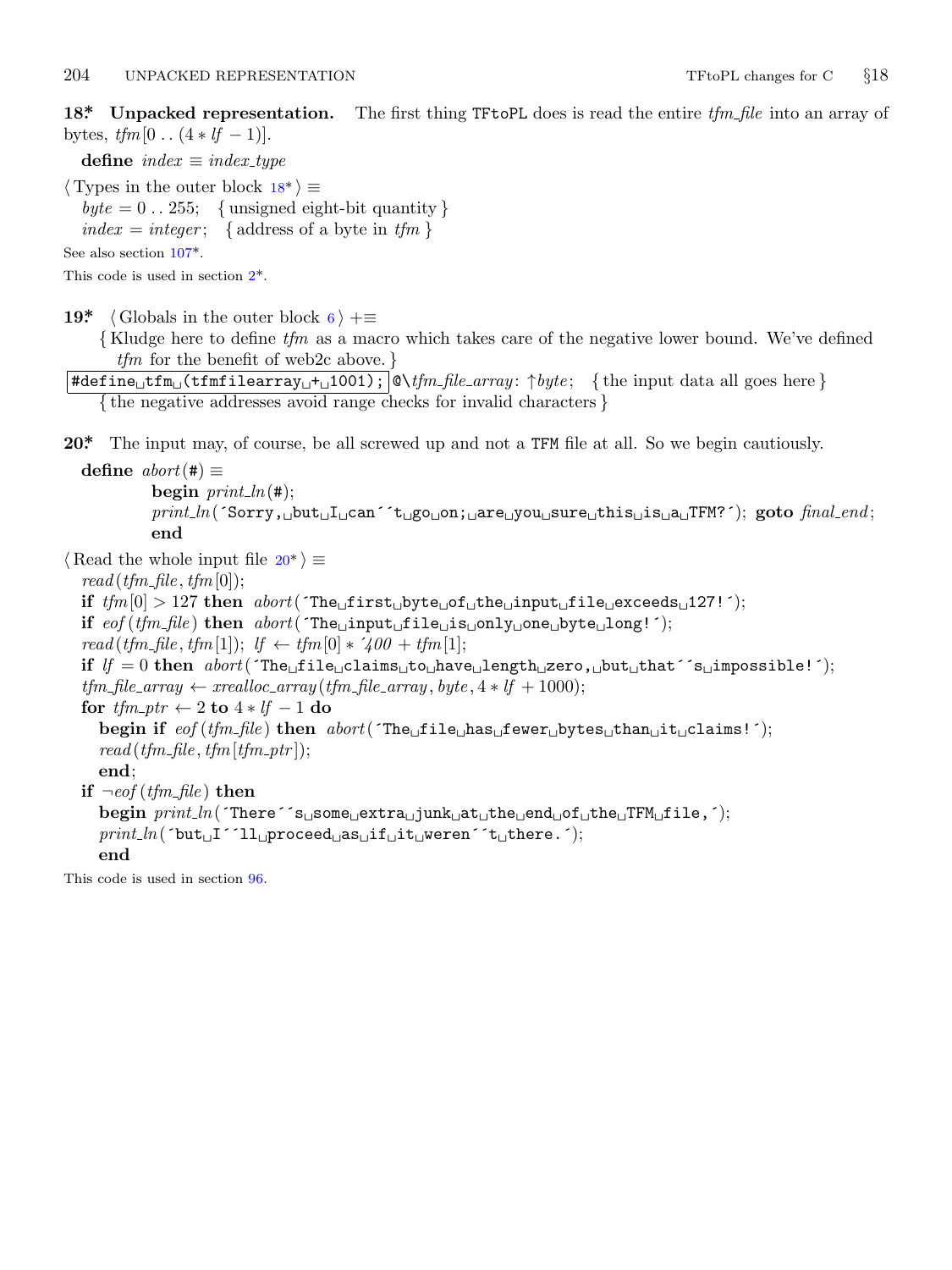<span id="page-4-0"></span>

**27\*.** In order to stick to standard Pascal, we use three strings called *ASCII 04* , *ASCII 10* , and *ASCII 14* , in terms of which we can do the appropriate conversion of ASCII codes. Three other little strings are used to produce *face* codes li[ke](#page-2-0) MIE.

*⟨* Globals in the outer block 6 *⟩* +*≡*  $ASCII_0$ ,  $ASCII_10$ ,  $ASCII_14$ :  $const.c.$  *string*; { strings for output in the user's external character set } *ASCII all* : **packed array** [0 *. .* 256] **of** *char* ; *MBL string , RI string , RCE string* : *const c string* ; *{* handy string constants for *face* codes *}*

**28\*.** *⟨* Set initial values 7\* *⟩* +*≡ ASCII 04 ←* ´␣␣!"#\$%&´´()\*+,−./0123456789:;<=>?´; *ASCII 10 ←* ´␣@ABCDEFGHIJKLMNOPQRSTUVWXYZ[\]^\_´; *ASCII 14 ←* ´␣`abcdefghijklmnopqrstuvwxyz{|}~␣´; *strcpy* (*ASCII all , ASCII 04* ); *strcat*(*ASCII all ,* ´@ABCDEFGHIJKLMNOPQRSTUVWXYZ[\]^\_´); *strcat*(*ASCII all ,* ´`abcdefghijklmnopqrstuvwxyz{|}~´);  $MBL\_string \leftarrow \neg_\Box \text{MBL}$ <sup> $\therefore$ </sup> *RI\_string*  $\leftarrow \neg_\Box \text{RL}$  $\therefore$  *RCE\_string*  $\leftarrow \neg_\Box \text{RCE}$  $\therefore$ 

**38\*.** The property value may be a character, which is output in octal unless it is a letter or a digit. This procedure is the only place where a lowercase letter will be output to the PL file.

**procedure** *out\_char* (*c* : *byte*); { outputs a character } **begin if**  $(font_type > vanilla) \vee (charcode\_format = charcode\_octal)$  **then begin**  $tfm[0] \leftarrow c$ ;  $out\_octal(0, 1)$ **end else if** (*charcode format* = *charcode ascii*) *∧* (*c >* "␣") *∧* (*c ≤* "~") *∧* (*c ̸*= "(") *∧* (*c ̸*= ")") **then**  $out(\lceil \Box C \rceil', ASCII\_all[c - "□ " + 1])$  {default case, use C only for letters and digits } **else if**  $(c \geq$  "0")  $\land$   $(c \leq$  "9") **then**  $out(\lceil \sqcup C_{\sqcup} \rceil, c - "0" : 1)$ **else if**  $(c ≥ "A") ∧ (c ≤ "Z")$  **then**  $out(\ulcorner ∎C□ \urcorner, ASCII_10[c - "A" + 2])$ **else if**  $(c \geq$  "a") ∧  $(c \leq$  "z") **then**  $out(\neg C \sqcup \neg A \cup C \sqcup \neg A \mid (c - "a" + 2])$  $\mathbf{else}$  **begin**  $tfm[0] \leftarrow c$ ;  $out\_octal(0, 1)$ ; **end**;

**end**;

**39\*.** The property value might be a "face" byte, which is output in the curious code mentioned earlier, provided that it is less than 18.

```
procedure out_face (k : index); \{ outputs a face \}var s: 0 . . 1; { the slope }
     b: 0 . . 8; { the weight and expansion }
  begin if tfm[k] \geq 18 then out\_octal(k, 1)else begin out(\lceil \text{F}_\sqcup \rceil); { specify face-code format }
     s \leftarrow tfm[k] mod 2; b \leftarrow tfm[k] div 2; put\_byte(MBL\_string[1 + (b \mod 3)], pLfile);
     put\_byte(R1 \text{ -} string | 1 + s |, p1 \text{ -} file); \; put\_byte(RCE \text{ -} string | 1 + (b \text{ div } 3) |, p1 \text{ -} file);end;
  end;
```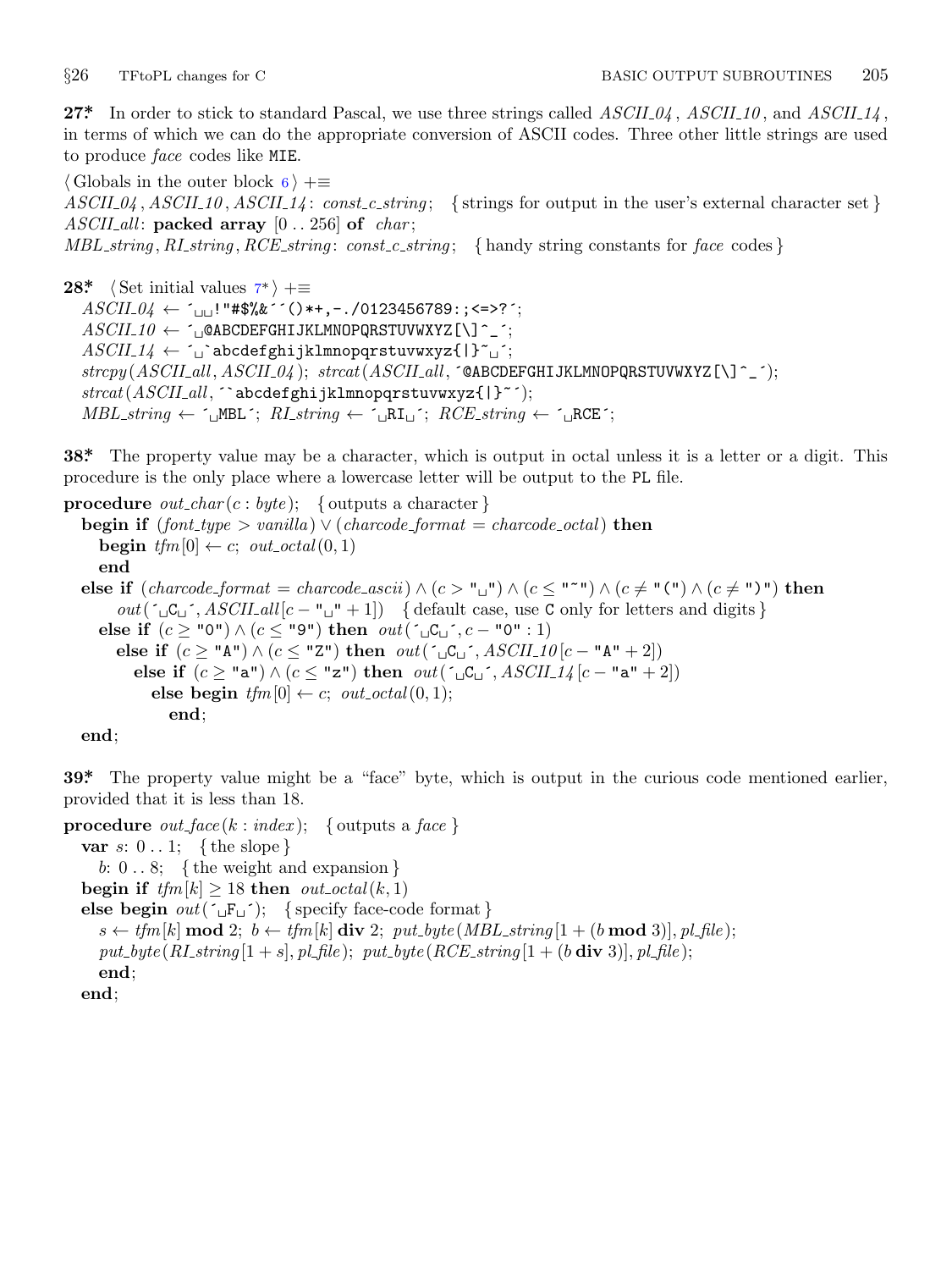<span id="page-5-0"></span>

**78\*.** The last thing on TFtoPL's agenda is to go through the list of *char info* and spew out the information about each individual character.

*⟨* Do the characters 78\* *⟩ ≡*  $sort\_ptr \leftarrow 0;$  {this will suppress 'STOP' lines in ligature comments } **for**  $c \leftarrow bc$  **to**  $ec$  **do if**  $width\_index(c) > 0$  **then begin if** *chars on line* = 8 **then begin**  $print\_ln(\lceil \_ \rceil);$   $chars\_on\_line \leftarrow 1;$ **end else begin if** *chars\_on\_line* > 0 **then**  $print(\tilde{\theta})$ ; **if** *verbose* **then** *incr* (*chars on line* ); **end**; **if** *verbose* **then**  $print\_octal(c);$  { progress report } *left*; *out*( $\text{'}\text{'}\text{CHARACTER'}$ ); *out\_char*(*c*); *out\_ln*;  $\langle$  Output the character's width 79); **if** *height\_index* (*c*) > 0 **then**  $\langle$  Output the character's height 80); **if**  $depth\_index(c) > 0$  **then**  $\langle$  Output the character's depth 81  $\rangle$ ; **if** *italic\_index* (*c*) > 0 **then**  $\langle$  Output the italic correction 82); **case** *tag* (*c*) **of** *no tag* : *do nothing* ; *lig\_tag*:  $\langle$  Output the applicable part of the ligature/kern program as a comment 83 $\rangle$ ; *list\_tag*:  $\langle$  Output the character link unless there is a problem  $\frac{84}{7}$ ; *ext tag* : *⟨* Output an extensible character recipe 85 *⟩*; **end**; *{* there are no other cases *} right*; **end** This code is used in section 98.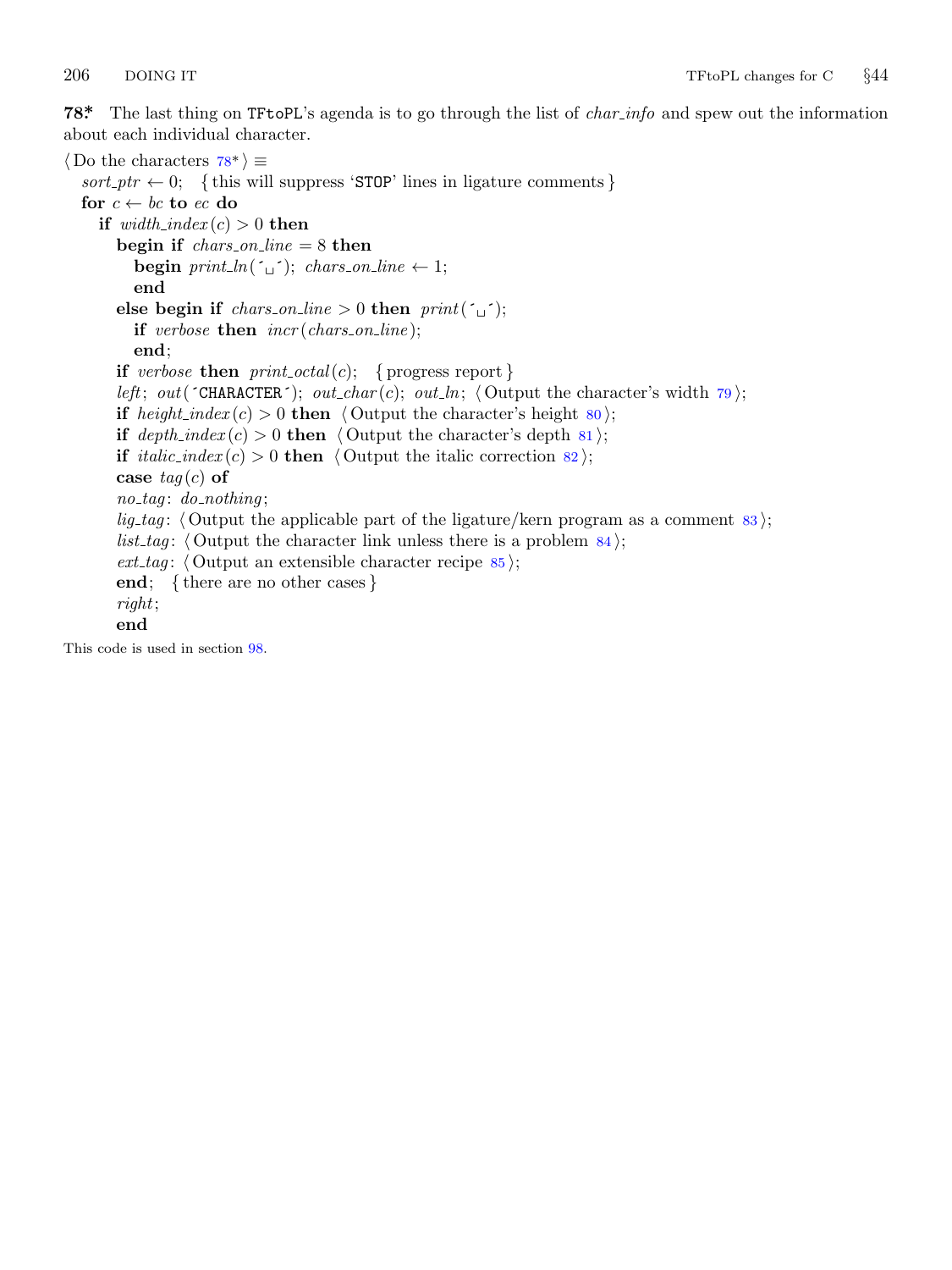<span id="page-6-0"></span>

**89\*** To detect such loops, TFtoPL attempts to evaluate the function  $f(x, y)$  for all character pairs x and y, where  $f$  is defined as follows: If the current character is  $x$  and the next character is  $y$ , we say the "cursor" is between *x* and *y*; when the cursor first moves past *y*, the character immediately to its left is  $f(x, y)$ . This function is defined if and only if no infinite loop is generated when the cursor is between *x* and *y*.

The function  $f(x, y)$  can be defined recursively. It turns out that all pairs  $(x, y)$  belong to one of five classes. The simplest class has  $f(x, y) = y$ ; this happens if there's no ligature between x and y, or in the cases LIG/ $>$  and /LIG/ $>$ . Another simple class arises when there's a LIG or /LIG $>$  between x and y, generating the character *z*; then  $f(x, y) = z$ . Otherwise we always have  $f(x, y)$  equal to either  $f(x, z)$  or  $f(z, y)$  or  $f(f(x, z), y)$ , where *z* is the inserted ligature character.

The first two of these classes can be merged; we can also consider  $(x, y)$  to belong to the simple class when  $f(x, y)$  has been evaluated. For technical reasons we allow x to be 256 (for the boundary character at the left) or 257 (in cases when an error has been detected).

For each pair  $(x, y)$  having a ligature program step, we store  $(x, y)$  in a hash table from which the values *z* and *class* can be read.

**define**  $simple = 0 \{ f(x, y) = z \}$ **define**  $left \cup z = 1 \quad \{ f(x, y) = f(z, y) \}$ **define**  $right_z = 2 \{ f(x, y) = f(x, z) \}$ **define**  $both\_z = 3$  { $f(x, y) = f(f(x, z), y)$ } **define**  $pending = 4 \{ f(x, y) \text{ is being evaluated } \}$ **define** *class ≡ class var ⟨* Globals in the outer block 6 *⟩* +*≡ hash*: **array**  $[0 \text{ .. } \textit{hash\_size}$  of  $0 \text{ .. } 66048$ ;  $\{256x + y + 1 \text{ for } x \leq 257 \text{ and } y \leq 255\}$ *class* : **array** [0 *. . hash size* ] **of** *simple . . pending* ;  $lig\_z$ : **array**  $[0 \tldots has \tbinom{\textit{hash\_size}}{\textit{of}} \tbinom{\textit{of}}{\textit{of}} \tbinom{\textit{of}}{\textit{of}} \tbinom{\textit{of}}{\textit{of}} \tbinom{\textit{off}}{\textit{of}} \tbinom{\textit{off}}{\textit{of}} \tbinom{\textit{off}}{\textit{of}} \tbinom{\textit{off}}{\textit{of}} \tbinom{\textit{off}}{\textit{of}} \tbinom{\textit{off}}{\textit{of}} \tbinom{\textit{off}}{\textit{of}} \tbinom{\textit{off}}{\textit{of}} \tbinom$ *hash ptr* : 0 *. . hash size* ; *{* the number of nonzero entries in *hash } hash list*: **array** [0 *. . hash size* ] **of** 0 *. . hash size* ; *{* list of those nonzero entries *}*  $h, hh: 0... has h\_size; \{ indices into the hash table \}$ 

 $x$  *lig*  $\angle$ *cycle*  $, y$  *lig*  $\angle$ *cycle* : 0  $\ldots$  256; { problematic ligature pair }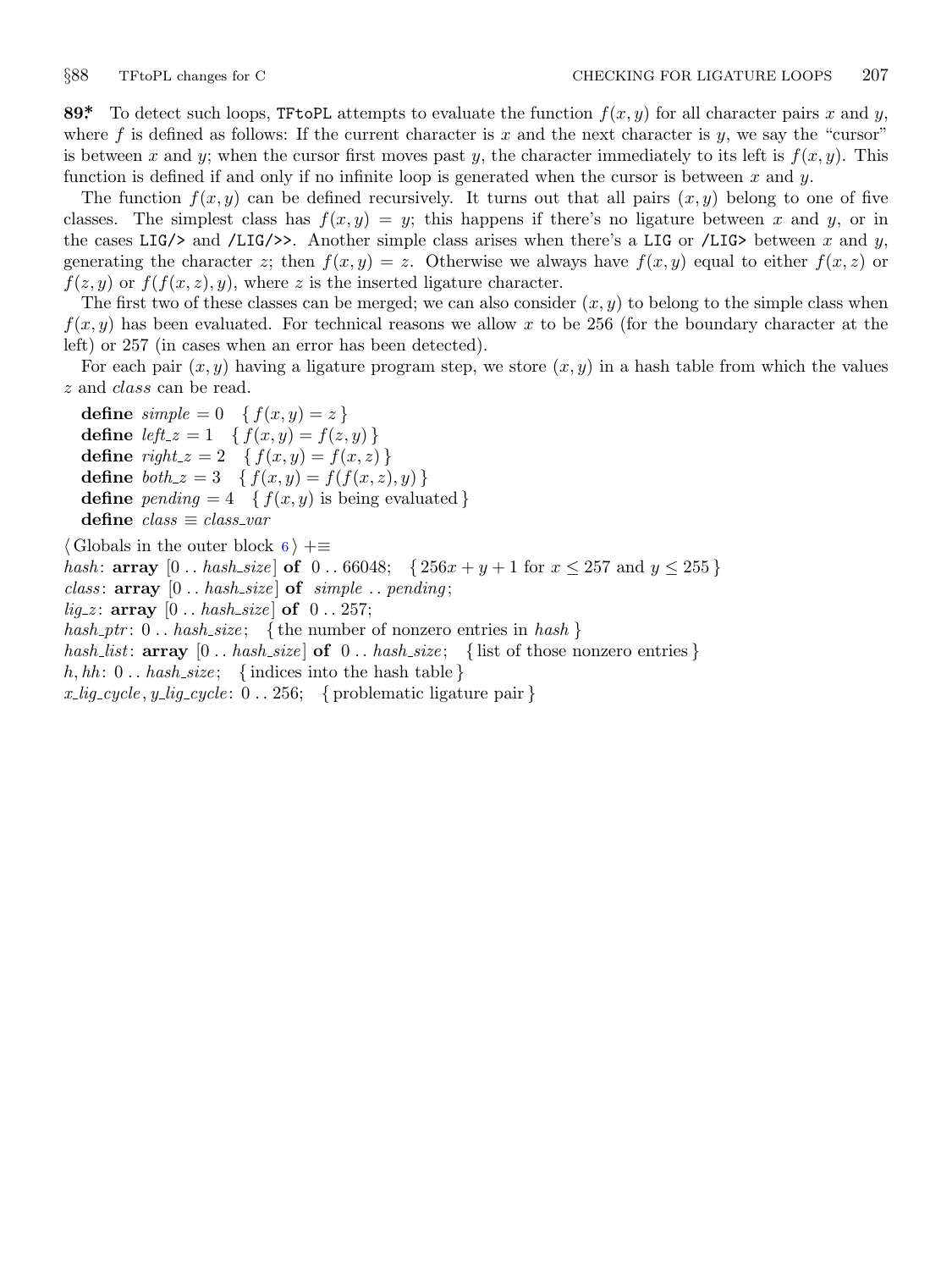<span id="page-7-0"></span>208 CHECKING FOR LIGATURE LOOPS TFtoPL changes for C *§*90 **90\***  $\langle$  Check for ligature cycles  $90^*$   $\equiv$  $hash\_ptr \leftarrow 0; y\_lig\_cycle \leftarrow 256;$ **for**  $hh \leftarrow 0$  **to**  $hash\_size$  **do**  $hash[hh] \leftarrow 0$ ; {clear the hash table } **for**  $c \leftarrow bc$  **to**  $ec$  **do if**  $taq(c) = liq\_taq$  **then begin**  $i \leftarrow remainder(c)$ ; if  $tfm[lig\_step(i)] > stop\_flag$  then  $i \leftarrow 256 * tfm[lig\_step(i) + 2] + tfm[lig\_step(i) + 3];$  $\langle$  Enter data for character *c* starting at location *i* in the hash table 91 $\rangle$ ; **end**; **if** *bchar label < nl* **then begin**  $c \leftarrow 256$ ;  $i \leftarrow \text{bchar\_label}$ ; *⟨*Enter data for character *c* starting at location *i* in the hash table 91 *⟩*; **end**; **if**  $hash_ptr = hash_size$  **then begin** *print ln*(´Sorry,␣I␣haven´´t␣room␣for␣so␣many␣ligature/kern␣pairs!´); *uexit*(1); ; **end**; **for**  $hh \leftarrow 1$  **to**  $hash\_ptr$  **do**  $\mathbf{begin}[t]$   $r \leftarrow hash\_list[hh];$ **if**  $class[r] > simple$  **then**  $\{ \text{make sure } f \text{ is defined } \}$ *r* ←  $f\_fn(r, (hash[r] - 1)$  **div** 256*,*( $hash[r] - 1)$  **mod** 256); **end**; **if**  $y$ <sub>-lig-cycle  $\lt$  256 **then**</sub> **begin** *print*(´Infinite␣ligature␣loop␣starting␣with␣´); **if**  $x$ -lig-cycle = 256 **then**  $print('boundary')$  **else**  $print\_octal(x$ -lig-cycle);  $print(\lceil \text{and}_\sqcup \rceil); \text{ print\_octal}(y\_lig\_cycle); \text{ print\_ln}(\lceil \cdot \rceil);$ *out*(´(INFINITE␣LIGATURE␣LOOP␣MUST␣BE␣BROKEN!)´); *uexit*(1); **end**

This code is used in section 66.

**94\*** Evaluation of  $f(x, y)$  is handled by two mutually recursive procedures. Kind of a neat algorithm, generalizing a depth-first search.

*ifdef* (´notdef´) **function**  $f$ <sup>*fn*</sup>( $h$ *,x,y* : *index*): *index*; **begin end**; *{* compute *f* for arguments known to be in *hash* [*h*] *} endif* (´notdef´) **function**  $eval(x, y : index): index; \{ compute f(x, y) \text{ with hashtable lookup } \}$ **var** *key* : *integer* ; *{* value sought in hash table *}* **begin**  $key \leftarrow 256 * x + y + 1; h \leftarrow (1009 * key) \text{ mod } hash\_size;$ **while**  $hash[h] > key$  **do if**  $h > 0$  **then**  $decr(h)$  **else**  $h \leftarrow hash\_size$ ; **if**  $hash[h] < key$  **then**  $eval \leftarrow y$  {not in ordered hash table } **else**  $eval \leftarrow f\_fn(h, x, y);$ **end**;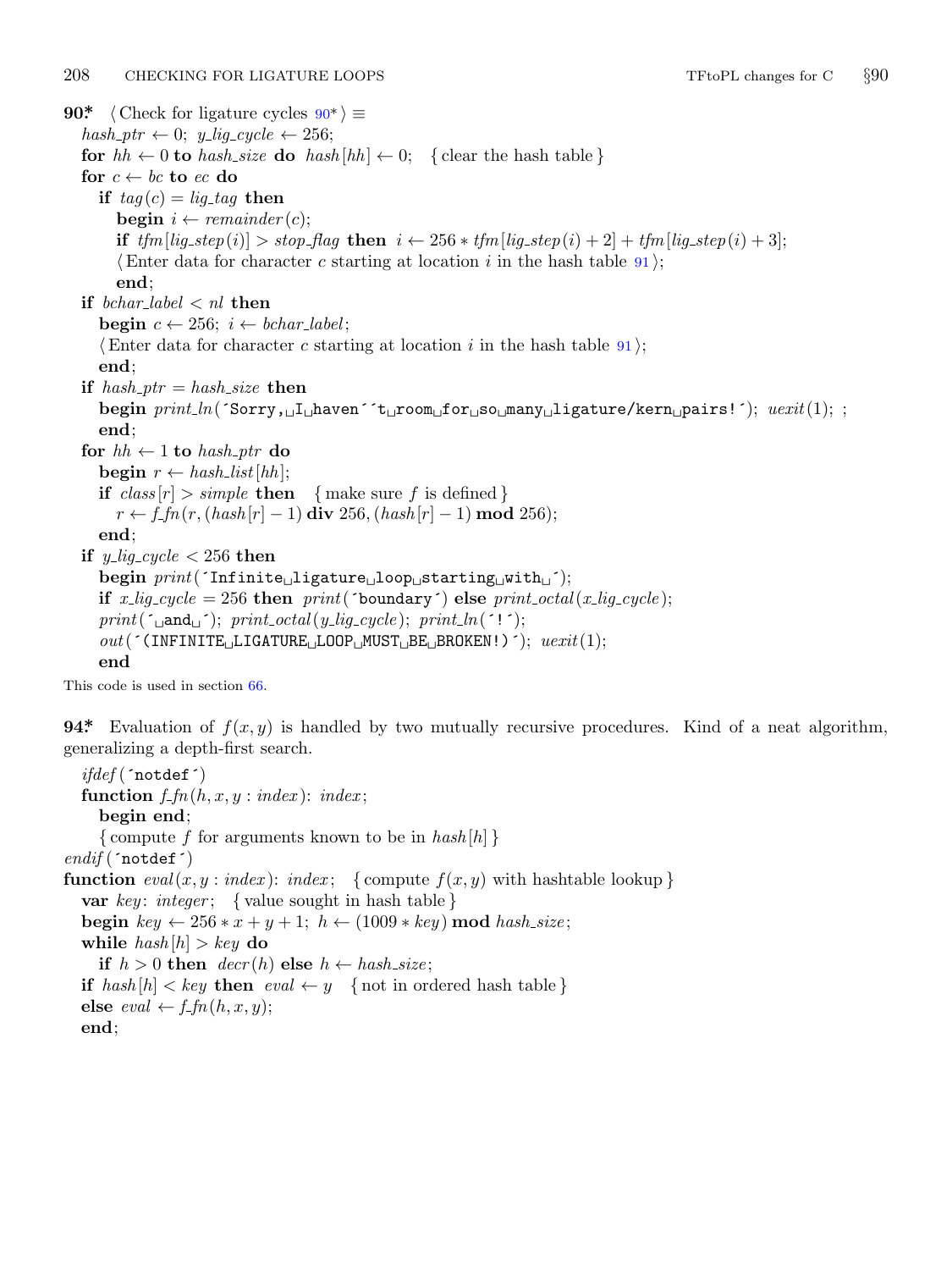<span id="page-8-0"></span>**95\*** Pascal's beastly convention for *forward* declarations prevents us from saying **function**  $f(h, x, y)$ : *index* ): *index* here.

**function**  $f$ <sup>*fn*</sup>( $h$ *,x,y* : *index*): *index*;

**begin case** *class* [*h*] **of**

*simple* : *do nothing* ;

 $\mathit{left\_z} \colon \mathbf{begin}\; \mathit{class}[h] \leftarrow \mathit{pending};\; \mathit{lig\_z}[h] \leftarrow \mathit{eval}(\mathit{lig\_z}[h],y); \; \mathit{class}[h] \leftarrow \mathit{simple};$ **end**;

 $\mathit{right\_z} \colon \mathbf{begin}\; class[h] \leftarrow \mathit{pending};\; \mathit{lig\_z}[h] \leftarrow \mathit{eval}\left(x,\mathit{lig\_z}[h]\right); \; \mathit{class}[h] \leftarrow \mathit{simple};$ **end**;

both z: **begin** class  $[h] \leftarrow pending$ ;  $lig_z[h] \leftarrow eval(eval(x, lig_z[h]), y)$ ; class  $[h] \leftarrow simple$ ; **end**;

pending: **begin**  $x$ -lig-cycle  $\leftarrow x$ ;  $y$ -lig-cycle  $\leftarrow y$ ;  $lig_z[h] \leftarrow 257$ ; class  $[h] \leftarrow simple$ ; **end**; *{* the value 257 will break all cycles, since it's not in *hash }*

**end**; *{* there are no other cases *}*

 $f=f\rightarrow{f}$   $\leftarrow{lig\_z[h]};$ 

**end**;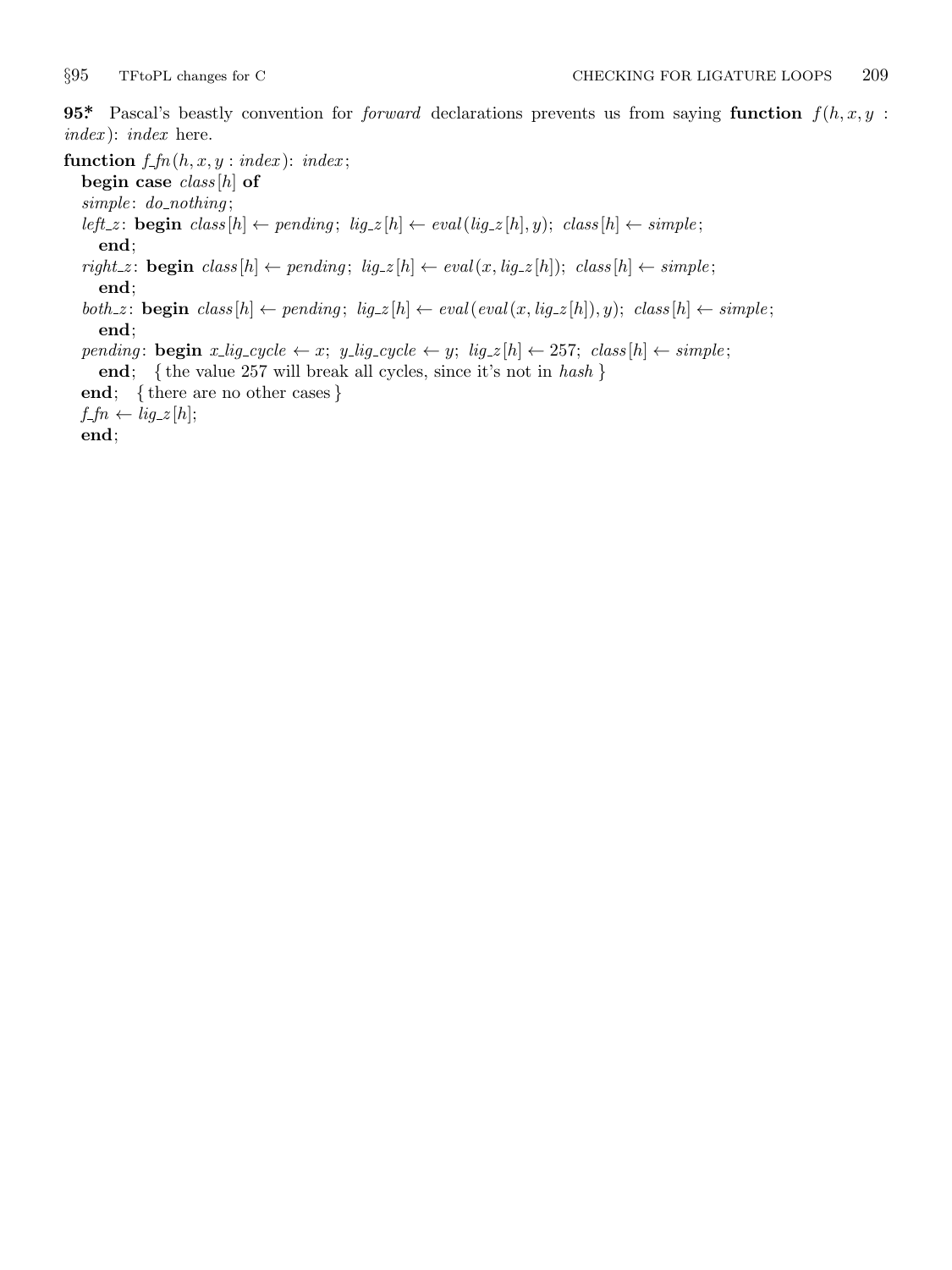<span id="page-9-0"></span>210 THE MAIN PROGRAM TFtoPL changes for C  $\S 96$ 

99<sup>\*</sup> Here is where TFtoPL begins and ends.

**begin** *initialize* ; **if**  $\neg$ *organize* **then**  $\text{uexit}(1);$ *do simple things* ; *⟨* Do the ligatures and kerns 66 *⟩*; *⟨* Check the extensible recipes 87 *⟩*; *do characters* ; **if** *verbose* **then**  $print\_ln($  $\cdot$ . $\cdot$  $);$  $\begin{split} \textbf{if } \textit{level} \neq 0 \textbf{ then } \textit{print\_ln}(\texttt{`This\_program\_ism}` \texttt{`t\_working!'}); \end{split}$ **if** *¬perfect* **then begin** *out*(´(COMMENT␣THE␣TFM␣FILE␣WAS␣BAD,␣SO␣THE␣DATA␣HAS␣BEEN␣CHANGED!)´);  $write\_ln(pl\_file);$ **end**; **end**.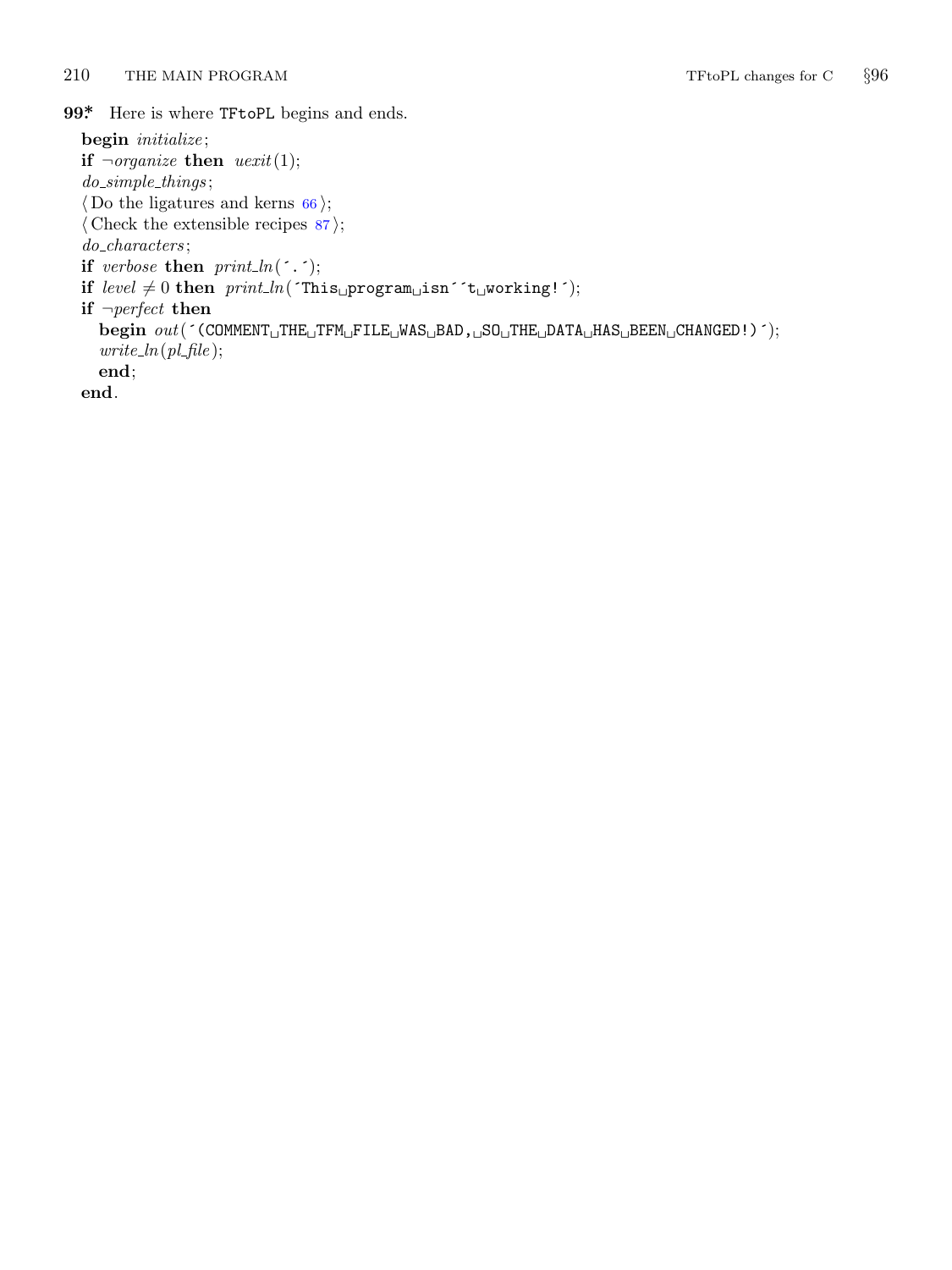<span id="page-10-0"></span>

```
100*. System-dependent changes. Parse a Unix-style command line.
  define options[option\_index].name, \textbf{\#}) = 0)⟨ Define parse arguments 100* ⟩ ≡
procedure parse arguments ;
  const n\_options = 4; {Pascal won't count array lengths for us.}
  var long options : array [0 . . n options ] of getopt struct;
    getopt return val : integer ; option index : c int type ; current option: 0 . . n options ;
  begin ⟨Initialize the option variables 105* ⟩;
  ⟨ Define the option table 101* ⟩;
  repeat getopt_return_val \leftarrow getopt_long_only(argc, argv, '', long_options, address_of(option_index));
    if qetopt\_return\_val = -1 then
      begin do nothing ; {End of arguments; we exit the loop below. }
      end
    else if \text{getopt\_return\_val} = "?" then
         begin usage (my name );
         end
      else if argument is (´help´) then
           begin usage help(TFTOPL HELP, nil);
           end
         else if argument is (´version´) then
             begin print version and exit(banner , nil, ´D.E.␣Knuth´, nil);
              end
           else if argument is (´charcode−format´) then
                begin if stremp(optarg, 'ascii') = 0 then charcode\_format \leftarrow charcode\_asciielse if strcmp(optarg, 'octal') = 0 then charcode\_format \leftarrow charcode\_octalelse print ln(´Bad␣character␣code␣format␣´, stringcast(optarg ), ´.´);
                end; {Else it was a flag; getopt has already done the assignment. }
  until al = -1; {Now optind is the index of first non-option on the command line.}
  if (\text{optind} + 1 \neq \text{argc}) \land (\text{optind} + 2 \neq \text{argc}) then
    begin print ln(my name , ´:␣Need␣one␣or␣two␣file␣arguments.´); usage (my name );
    end;
  tfm_name \leftarrow \text{c}mdline(optind);
  end;
This code is used in section 2*.
101*. Here are the options we allow. The first is one of the standard GNU options.
⟨ Define the option table 101* ⟩ ≡
  current\_option \leftarrow 0; long\_options[current\_option].name \leftarrow 'help';
```
 $long\_options$  [*current\_option*]*.has\_arg*  $\leftarrow$  0;  $long\_options$  [*current\_option*]*.flag*  $\leftarrow$  0;  $long\_options[current\_option].val \leftarrow 0; incr(current\_option);$ See also sections 102\*, 103\*, 106\*, and 111\*. This code is used in section 100\*.

**102\*.** Another of the standard options.

*⟨* Define the option table 101\* *⟩* +*≡*  $\{long\}$  *options*  $\{current\_option\}$ *name*  $\leftarrow$   $\{version\}$ ;  $\{long\}$  *options*  $\{current\_option\}$ *.has*  $\{arg\leftarrow 0\}$ ;  $long\_{options}[current\_{option}]\$ .  $flag \leftarrow 0; long\_{options}[current\_{option}]\$ .  $val \leftarrow 0; incr(current\_{option});$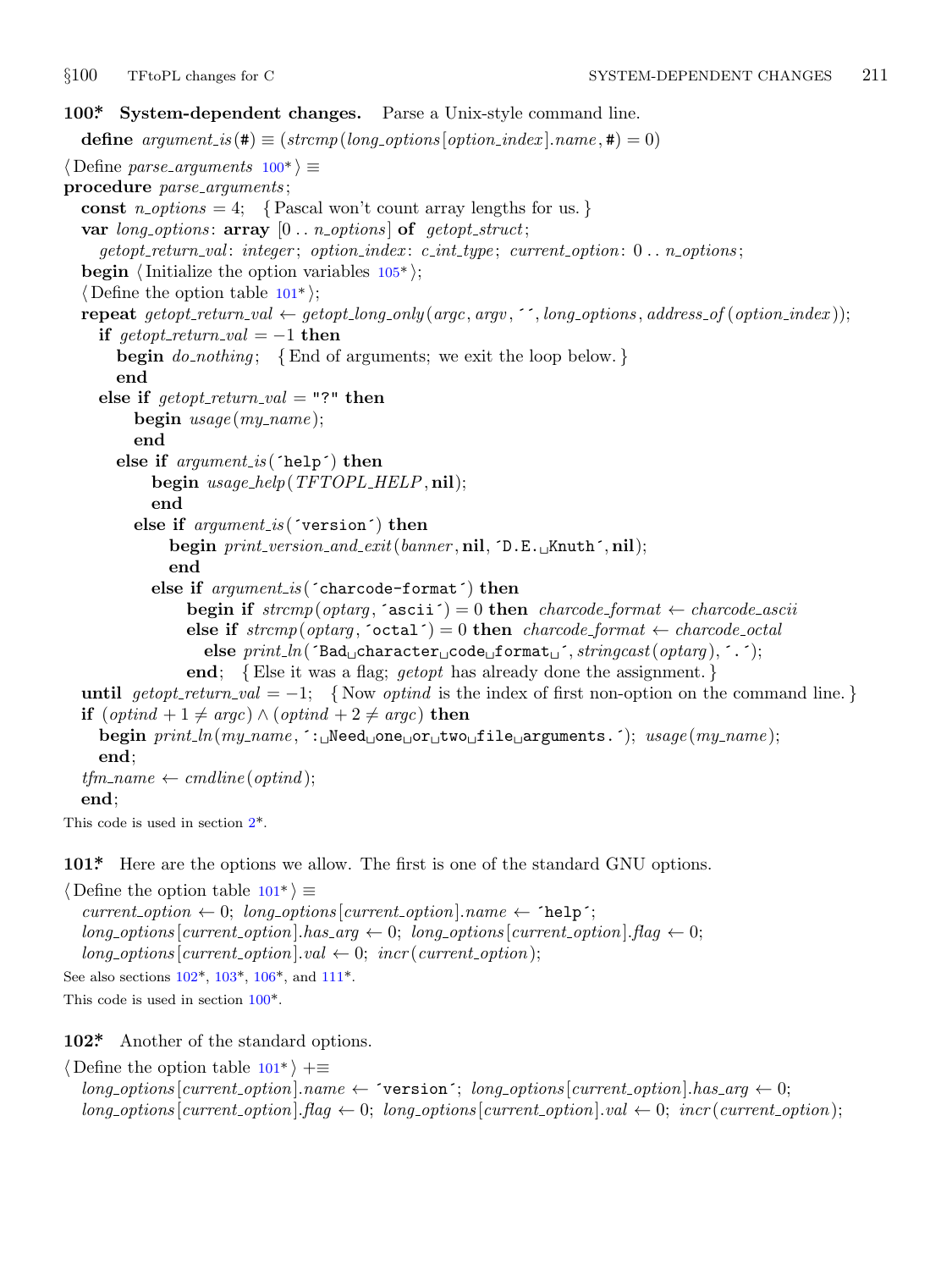## <span id="page-11-0"></span>212 SYSTEM-DEPENDENT CHANGES TFtoPL changes for C  $\S 103$

**103\*.** Print progress information?

*⟨* Define the option table 101\* *⟩* +*≡*  $long-options[current\_option].name \leftarrow \text{'verpose'}; long\_options[current\_option].has\_arg \leftarrow 0;$  $long-options$  [*current\_option*]*.flag*  $\leftarrow$  *address\_of* (*verbose*); *long\_options* [*current\_option*]*.val*  $\leftarrow$  1; *incr* (*current option*);

**104\***  $\langle$  Globals in the [oute](#page-10-0)r block 6  $\rangle$  + $\equiv$ *verbose* : *c int type* ;

**105\***  $\langle$  Initialize the op[tion](#page-10-0) variables  $105^*$   $\equiv$ *verbose ← false* ; See also section 110\*. This code is used in section 100\*.

**106\*.** This option change[s h](#page-3-0)ow we output character codes.

*⟨* Define the option table 101\* *⟩* +*≡*  $long-options[current\_option].name \leftarrow \text{`characteration'};$ *long\_options* $[current\_option].has\_arg \leftarrow 1;$  $long\_options$  [current\_option].  $flag \leftarrow 0$  $flag \leftarrow 0$ ;  $long\_options$  [current\_option].  $val \leftarrow 0$ ;  $incr$  (current\_option);

**107\*.** We use an "enumerated" type to store the information.

*⟨* Types in the outer block 18\* *⟩* +*≡*  $character{a}$  *charcode\_format\_type = charcode\_ascii*  $\ldots$  *charcode\_default*;

**108\***  $\langle$  Constants in the outer block  $4^*$   $\rangle$  +=  $characterance\_ascii = 0$ ;  $characterance\_octal = 1$ ;  $characterance\_default = 2$ ;

**109\***  $\langle$  Globals in the outer block 6  $\rangle$  + $\equiv$ *charcode format*: *charcode format type* ;

**110\*.** It starts off as th[e de](#page-10-0)fault, that is, we output letters and digits as ASCII characters, everything else in octal.

*⟨*Initialize the option variables 105\* *⟩* +*≡*  $character{f}$ *charcode\_default*;

111<sup>\*</sup> An element with all zeros always ends the list.

*⟨* Define the option table 101\* *⟩* +*≡*  $long\_options$  [current\_option]*.name*  $\leftarrow 0$ ; *long\_options* [current\_option]*.has\_arg*  $\leftarrow 0$ ;  $long\_options[current\_option]$ *.* $flag \leftarrow 0$ ;  $long\_options[current\_option]$ *.val*  $\leftarrow 0$ ;

**112\*.** Global filenames.

*⟨* Globals in the outer block 6 *⟩* +*≡ tfm name , pl name* : *const c string* ;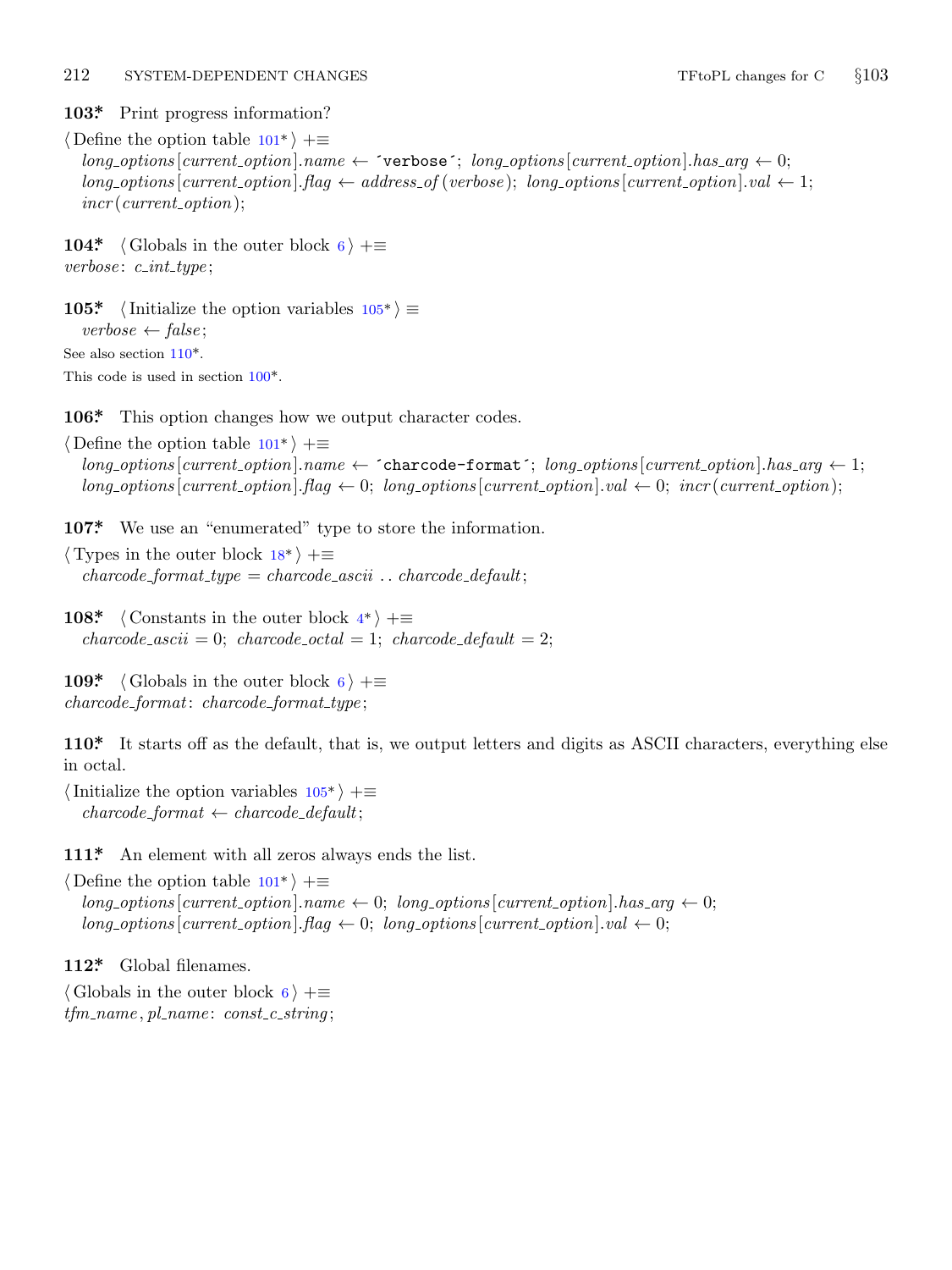<span id="page-12-0"></span>*§*113 TFtoPL changes [for](#page-11-0) C INDEX 213

**113\*. I[nde](#page-10-0)[x.](#page-11-0)** Pointers to error messages appear here together with the section numbers where each identifier is used.

The following s[ectio](#page-10-0)ns were changed by the change file: 1, 2, 3, 4, 7, 17, 18, 19, 20, 27, 28, 38, 39, 78, 89, 90, 94, 95, 99, 100, 101, [10](#page-3-0)2, 103, 104, 105, 106, 107, 108, 109, 110, 111, 112, 113.

−charcode−format : 106\*. −help : 101\*. −verbose : 103\*. −version : [102\\*.](#page-10-0) *a*: 36, 40. *abort*:  $20^*$  $20^*$ , [21.](#page-10-0) *accessible* : 65, [68](#page-10-0), 69, 70, 75. *acti* : [65](#page-1-0), [71.](#page-10-0) *activity* : 65, [6](#page-4-0)6, [67](#page-4-0), [68](#page-4-0), 69, 70, 71, 73, 75, 98. *address of* : [10](#page-4-0)0[\\*,](#page-4-0) 103\*. *ai* : 65, 66, [70](#page-4-0), [75](#page-4-0), 98. *argc*: 17\*, 1[00\\*.](#page-4-0) *argument\_is*:  $100^*$ . *argv*:  $2^*$ ,  $100^*$ . *ASCII all* : 27\*, 28\*, 38\*. *ASCII*<sub>-04</sub> : 27<sup>\*</sup>, 28<sup>\*</sup>, 35. *ASCII*<sub>10</sub>: 27,\* 28,\* 35, 38.\* *ASCII*<sub>-14</sub>: 27<sup>\*</sup>, 28<sup>\*</sup>, 35, 38<sup>\*</sup> *axis height*: 15. *b*: 36, 39\* *bad* : 47, 50, 52, 60, 62, 70, 74, 76, [84](#page-5-0). Bad TFM file: 47. *bad char* : 47, 84, 87. *bad char tail* : 47. *bad design*: 50, 51. *banner* : 1\*, 7\*, 100\*. *bc*: 8, 9, [1](#page-6-0)1, 13, 21, [23](#page-8-0), 24, 47, 67, 78, 90\*. *bchar label* : 63, 64, 69, 90\*. *big op [sp](#page-1-0)[acing1](#page-3-0)* : [15](#page-3-0). *big [op](#page-4-0) spacing5* : 15. *boolean*: 45, [96](#page-10-0). *bot*: 14. *both\_z*: [8](#page-4-0)9,\* 92, 93, 95\*. *boundary char* : 63, 64, 69, 76, 77. *byte* : 2,\* 18,\* 19,\* 20,\* 31, [38](#page-5-0),\* 52, 98. *c*: 38\*, 47, 52, 98. *c int type* : 100\*, 104\*. *cc*: 63, 68, 69, [72,](#page-4-0) [92,](#page-10-0) [93.](#page-11-0) *char* : 27\*. *char base* : 22, 23, [2](#page-4-0)4[.](#page-10-0) *char info*: 11, 22, 24, [78\\*.](#page-11-0) *char info word* : [9,](#page-4-0) [11,](#page-10-0) 1[2.](#page-11-0) Character list link... : 84. *charcode\_ascii*: 38,\* 100,\* 107,\* 108\* *charcode default*: 107\*, 108\*, 110\*. *charcode format*: 38\*, 100\*, 109\*, 110\*. *charcode format type* : 107\*, 109\*. *charcode octal* : 38\*, 100\*, 108\*.

*chars o[n](#page-6-0) li[ne](#page-7-0)* : 45, [46](#page-8-0), 47, 78\*. check sum: [1](#page-6-0)0. *check BCP[L](#page-2-0)*: [52,](#page-10-0) 53, 55. *check\_fix* :  $60, 62$ .  $check$ *fix*  $tail$  : [60.](#page-4-0) *check sum*: 24, 49, 56. *class* : 89\*, 90\*, 92, 95\*. *class var* : 89\*. *cmdline* : 17<sup>\*</sup>, 100<sup>\*</sup> coding scheme: 10. *const c string* : 27\*, 112\*. *correct bad char* : 47, 76, 77. *correct bad char tail* : 47. *count*: 47, 75. *current\_option*:  $100$ <sup>\*</sup>,  $101$ <sup>\*</sup>,  $102$ <sup>\*</sup>,  $103$ <sup>\*</sup>,  $106$ <sup>\*</sup>,  $111$ <sup>\*</sup>. Cycle in a character list: 84. *d*: 47. *decr* : 5, 30, 34, 35, 37, 43, 68, 92, 94\*. *default rule thickness* : 15. *delim1* : 15. *delim2* : 15. delta: 40, 42. *denom1* : 15. *denom2* : 15. *depth* : 11, 24, 81. Depth index for char: 81. Depth n is too big:  $62$ . *depth base* : 22, 23, 24, 62. *depth\_index* : 11, 2[4,](#page-9-0) 78, 81. design size: 10[.](#page-5-0) Design size wrong:  $50$ . *design size* : 24, 51. DESIGNS[IZ](#page-7-0)E IS IN POINTS: 51. *dig* : [29,](#page-3-0) 30, 31, 36, 37, 40, 41. *do cha[rac](#page-7-0)t[ers](#page-8-0)* : 98, 99\*. *do\_nothing*: 5, 78\*, 93, 95\*, 100\*. *do simple thi[ngs](#page-5-0)* : 97, 99\*. *ec*: 8, 9, 11, 13, 21, 23, 24, 67, 78, 90\* *endif* : 94\*. *eof* : 20\*. *eval*:  $\frac{94}{7}$  95\* *eval two bytes* : 21. *ext\_tag*: <u>12</u>, 78\* *exten*: 12, 24, 86. *exten base* : 22, 23, 24, 87. *extend filename* : 17\*. Extensible index for char: 85. Extensible recipe involves... : 87.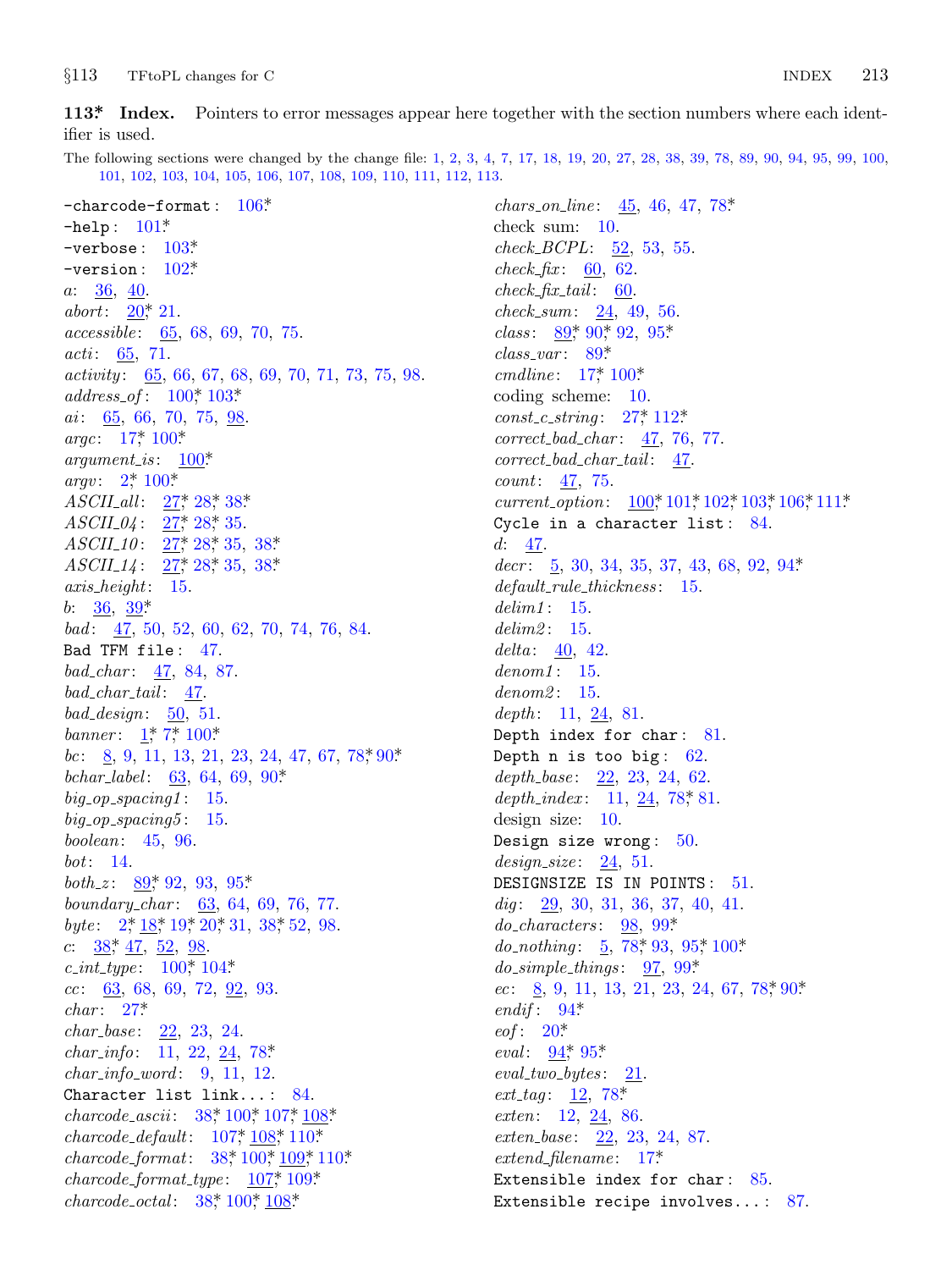214 **INDEX** 

 $extensible\_recipe: 9, 14.$  $extra\_space: 15.$  $f: 40, 95^*$  $f\_fn$ : 90\* 94\* 95\* face:  $10, 27, 39$ . false: 47, 67, 69, 96, 105\* family:  $24, 55$ . family name: 10. final\_end:  $3, 20, 96$ .  $\hat{h}x_{av}$  and: 9, 10, 15, 24, 40, 60, 62. *flag*:  $101$ <sup>\*</sup>,  $102$ <sup>\*</sup>,  $103$ <sup>\*</sup>,  $106$ <sup>\*</sup>,  $111$ <sup>\*</sup> font identifier: 10. font\_type:  $25, 38, 48, 53, 59, 61$ .  $forward: 95*$  $qetopt: 100*$  $getopt\_long\_only: 100*$  $getopt\_return\_val: 100*$  $getopt\_struct: 100*$ *h*:  $89, 94, 95$ has\_arg:  $101$ <sup>\*</sup>,  $102$ <sup>\*</sup>,  $103$ <sup>\*</sup>,  $106$ <sup>\*</sup>,  $111$ <sup>\*</sup> hash:  $89,90,92,94,95$ \* hash\_input:  $91, 92$ . hash\_list:  $89,90,92$ . hash\_ptr:  $89^*$ ,  $90^*$ ,  $92$ . hash\_size:  $4$ , 89, 90, 92, 94\*  $header: 10.$ *height*: 11, 24, 80. Height index for char...:  $80$ . Height n is too big:  $62$ . height\_base:  $22, 23, 24, 62$ . height\_index:  $11, 24, 78, 80$ . *hh*:  $89,90*$  $i: 47, 97.$ *ifdef*:  $94^*$ Incomplete subfiles...:  $21$ .  $incr: 5, 34, 35, 36, 37, 41, 68, 72, 75, 78, 92,$ 101, 102, 103, 106\*  $index: \quad 18, 35, 36, 39, 40, 47, 52, 94, 95, 96, 98.$  $index\_type: 18*$ Infinite ligature loop...:  $90^*$ *initialize:*  $2^*$  99\* integer:  $18, 22, 30, 40, 92, 94, 100$ \* *italic*:  $11, 24, 82$ . Italic correction index for char...: 82. Italic correction n is too big:  $62$ . *italic\_base*:  $22, 23, 24, 62$ . *italic\_index:* 11,  $24$ , 78, 82.  $j: \frac{31}{5}, \frac{36}{5}, \frac{40}{52}.$ k:  $\frac{35}{5}, \frac{36}{5}, \frac{39}{5}, \frac{40}{5}, \frac{47}{52}, \frac{52}{98}$  $kern: 13, 24, 62, 76.$ Kern index too large:  $76$ . Kern n is too big:  $62$ .

Kern step for nonexistent...:  $76$ .  $kern\_base:$  22, 23, 24.  $kern\_flag: 13, 74, 76, 93.$  $key: 92, 94*$  $kpc\_init\_prog: 2^*$  $kpse\_open\_file: 7*$  $kpc.set\_program_name: 2*$  $k$ pse\_tfm\_format: 7\*  $l: \frac{34}{5}, \frac{35}{5}, \frac{36}{52}$  $label\_ptr:0.63, 64, 67, 68, 69.$  $label_table:subleq$ : 63, 64, 67, 68, 69, 72. left: 34, 49, 51, 54, 55, 56, 57, 58, 60, 66, 69, 72, 73, 76, 77, 78, 79, 80, 81, 82, 83, 84, 85, 86. *left\_z*:  $89,93,95$ level:  $32, 33, 34, 71, 73, 74, 99*$ *If*:  $\underline{8}$ , 18, 20, 21.  $lh: \quad 8, 9, 21, 23, 48, 56, 57.$ Lig...skips too far:  $70$ .  $lig\_kern: 4, 12, 13.$  $lig\_kern\_base: 22, 23, 24.$  $lig\_kern\_command:$  9, 13.  $lig\_size:$  4, 21, 63, 65, 67, 98.  $lig\_step: \underline{24}$ , 67, 69, 70, 74, 83, 90, 91, 93.  $lig\_tag: 12, 63, 67, 78, 90.$  $lig\_z: \frac{89}{5}, 92, 95$ Ligature step for nonexistent...: 77. Ligature step produces...: 77. Ligature unconditional stop...:  $74$ . Ligature/kern starting index...:  $67, 69$ .  $list\_tag: 12, 78, 84.$  $long\_options: \quad 100^* \, 101^* \, 102^* \, 103^* \, 106^* \, 111^*$ mathex:  $25, 53, 59, 61$ . mathsy:  $25, 53, 59, 61.$  $MBL\_string: 27^* 28^* 39^*$  $mid: 14.$ my\_name:  $1, 2, 100$ \*  $n\_options: 100*$ *name*:  $100^* 101^* 102^* 103^* 106^* 111^*$  $nd: 8, 9, 21, 23, 62, 81.$ *ne*:  $\underline{8}$ , 9, 21, 23, 85, 87.  $next\_char: 13.$  $nh: \underline{8}, 9, 21, 23, 62, 80.$  $ni: 8, 9, 21, 23, 62, 82.$  $nk: \underline{8}, 9, 21, 23, 62, 76.$  $nl:$  8, 9, 13, 21, 23, 66, 67, 69, 70, 71, 74, 83, 90, 91. *no-tag*:  $12, 24, 78$ <sup>\*</sup> nonexistent: 24, 76, 77, 84, 86, 87. Nonstandard ASCII code...: 52.  $nonzero\_fix:$  62.  $np: \underline{8}, 9, 21, 58, 59.$  $num1: 15.$  $num2: 15.$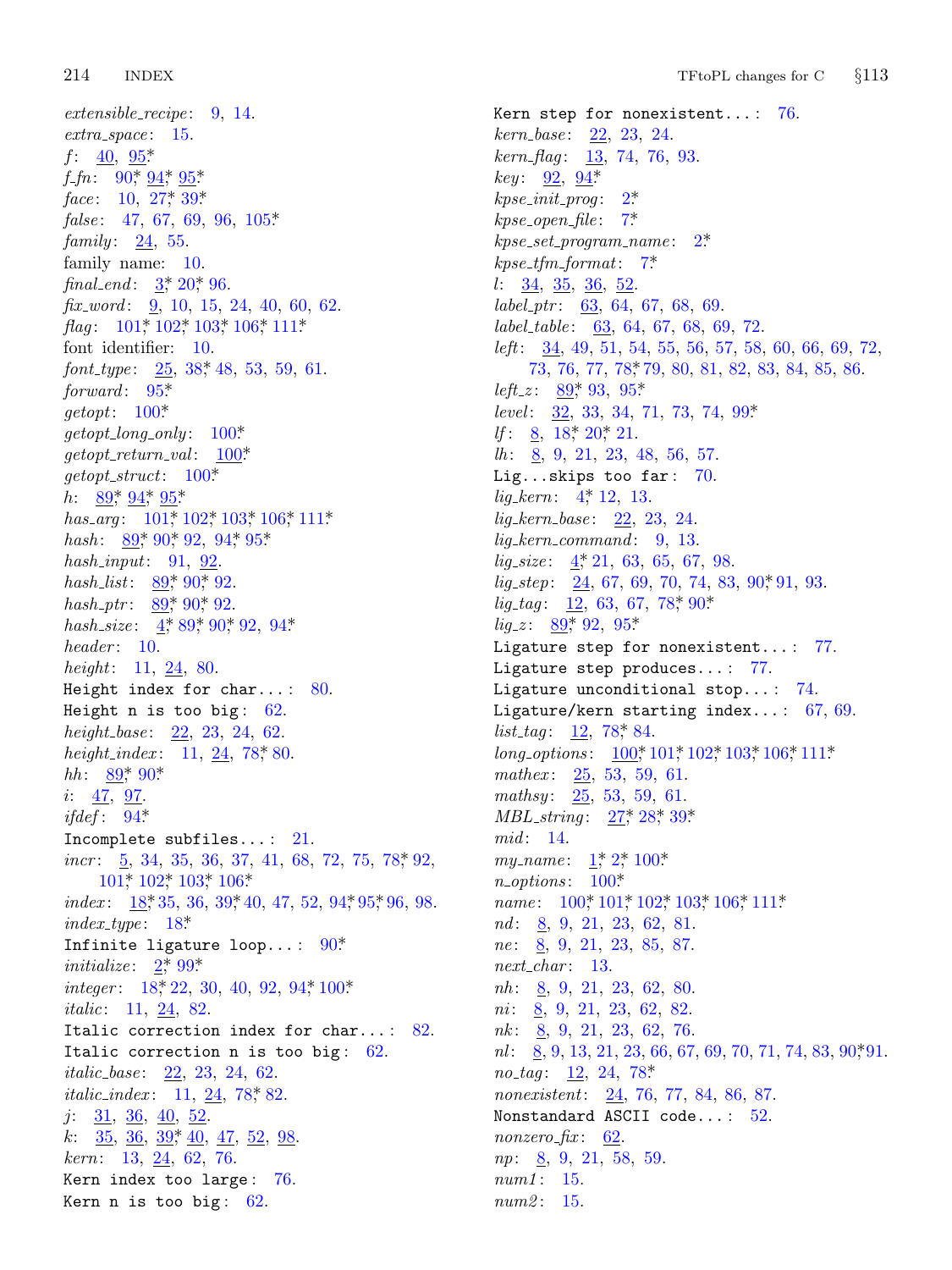$§113$ TFtoPL changes for C

 $num3: 15.$  $nw: \underline{8}, 9, 21, 23, 62, 79.$ odd: 77. One of the subfile sizes...:  $21$ .  $op\_byte: 13.$  $optarg: 100*$ *optind*:  $17^*$ ,  $100^*$  $option\_index: 100*$ organize:  $96, 99^*$ *out*:  $26, 30, 34, 35, 36, 38, 39, 40, 42, 43, 49, 50,$ 51, 54, 55, 56, 57, 58, 60, 61, 66, 69, 72, 73, 75, 76, 77, 78, 79, 80, 81, 82, 83, 84, 85, 86, 90, 99\* *out\_BCPL*:  $35, 54, 55$ . out\_char: 38,\* 69, 72, 76, 77, 78,\* 84, 86. *out\_digs*: 30, 36, 41. *out\_face*:  $39,56$ .  $out\_fix$ :  $\underline{40}$ , 51, 60, 76, 79, 80, 81, 82. out\_ln:  $34, 51, 58, 66, 73, 75, 78, 83, 85$ .  $out\_octal:$   $\frac{36}{56}$ , 38, 39, 49, 56.  $output: \quad 2^*$ param: 10, 15, 24, 60. param\_base: 22, 23, 24. Parameter  $n$  is too big: 60. Parenthesis...changed to slash: 52. parse\_arguments:  $2, \frac{100^*}{2}$ pass\_through: 65, 67, 69, 71. *pending*:  $89,95$ \* perfect:  $45, 46, 47, 67, 69, 99*$ pl\_file:  $2, 16$ , 17, 26, 34, 39, 99\* pl\_name:  $17^*$ ,  $112^*$ print:  $2, 7, 30, 31, 47, 67, 69, 78, 84, 90$ \* print\_digs:  $30, 31$ . print\_ln:  $2^*$ , 7\*, 20\*, 47, 50, 59, 60, 67, 69, 70, 77,  $78^*$  84, 90<sup>\*</sup> 99<sup>\*</sup> 100<sup>\*</sup> print\_octal:  $31, 47, 67, 78, 84, 90$ \*  $print\_version\_and\_exit: 100*$  $put\_byte: 39*$ quad:  $15.$  $r: 47.$  $random\_word: \quad 24, 56, 57.$ range\_error: 47, 79, 80, 81, 82, 85. RCE\_string: 27,\* 28,\* 39.\*  $read: 20*$ *remainder*: 11, 12, 13, 24, 67, 83, 84, 85, 90\* rep: 14.  $reset\_tag: 24, 67, 84, 85.$  $rewrite: 17*$ *RI\_string*:  $27^* 28^* 39^*$  $right: \quad \frac{34}{4}, 49, 51, 54, 55, 56, 57, 58, 60, 66, 69, 71,$ 72, 73, 76, 77, 78, 79, 80, 81, 82, 83, 84, 85, 86. right\_z:  $89^*$  93, 95\*  $rr: 63, 64, 67, 68, 69, 72.$ 

 $s: 39^*$ scheme:  $24, 53, 54$ .  $seven\_bit\_safe\_flag: 10, 57.$ should be zero:  $62$ . simple:  $89, 90, 92, 93, 95$ \*  $skip\_byte: 13.$  $slant: 15.$ Sorry, I haven't room...:  $90*$ sort\_ptr:  $63, 68, 71, 72, 78$ \* space:  $15$ .  $space\_shrink: 15$ .  $space\_stretch: 15.$ stderr:  $2^*$ stdout:  $17^*$  $stop\_flag: \quad \underline{13},\ 67,\ 70,\ 74,\ 75,\ 83,\ 90^*\ 91.$ strcat:  $28^*$ strcmp:  $100^*$ strcpy:  $28^*$ String is too long...:  $52$ . stringcast:  $100^*$  $stuff: 9.$  $subdrop: 15.$ Subfile sizes don't add up...:  $21$ .  $sub1: 15.$  $sub2: 15.$  $supdrop: 15.$  $sup1: 15.$ sup2: 15.  $sup3: 15.$ system dependencies:  $2^*38^*$  $t: 92.$ *tag*: 11, 12, 24, 63, 67, 78, 84, 90\*  $text: 16.$  $tfm: 18, 19, 20, 21, 22, 24, 35, 36, 37, 38, 39, 40,$ 47, 51, 52, 53, 57, 60, 62, 67, 69, 70, 74, 75, 76, 77, 83, 86, 87, 90, 91, 93, 96. *tfm\_file*:  $2, 6$ ,  $7, 18, 20$ \* *tfm\_file\_array*:  $2^* 19^* 20^*$ *tfm\_name*:  $7, 100, 112$ *tfm\_ptr*:  $20^*$ , 21, 96.  $TFto PL: 2^*$ TFTOPL\_HELP: 100\* The character code range...:  $21$ . The file claims...:  $20^*$ The file has fewer bytes...:  $20^*$ The first byte...:  $20^*$ The header length...:  $21$ . The input...one byte long:  $20^*$ The lig/kern program...:  $21$ . THE TFM FILE WAS BAD...:  $99^*$ 

There are  $\ldots$  recipes: 21.

There's some extra junk...:  $20^*$ 

**INDEX** 215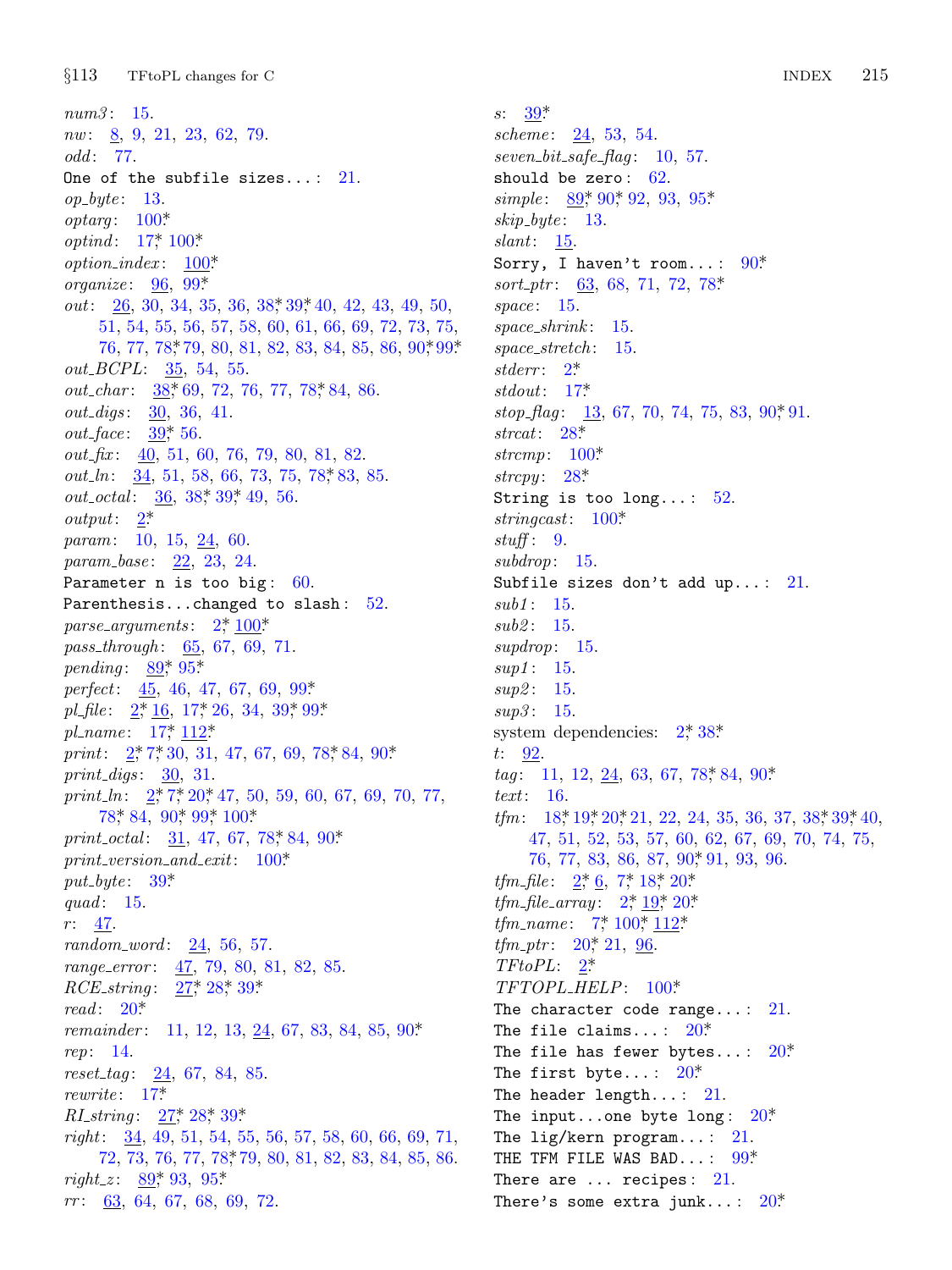216 **INDEX**   $\operatorname{TFtoPL}$  changes for  $\operatorname{C}$  $§113$ 

This program isn't working:  $99*$ top: 14. true: 46, 96. *uexit*:  $90^*$ ,  $99^*$ unreachable:  $65, 66, 67, 73$ . Unusual number of fontdimen...:  $59$ .  $usage: 100*$  $usage\_help: 100*$ val:  $101$ <sup>\*</sup>,  $102$ <sup>\*</sup>,  $103$ <sup>\*</sup>,  $106$ <sup>\*</sup>,  $111$ <sup>\*</sup> *vanilla*:  $25, 38, 48, 53$ . verbose:  $7, 78, 99, 103, \underline{104}, 105$  $version\_string: 7*$ width:  $11, 24, 62, 79$ . Width  $n$  is too big:  $62$ .  $width\_base: 22, 23, 24, 62.$ width\_index:  $11, 24, 78, 79.$ *write*:  $2^*$ , 26. *write\_ln:*  $2^*$ , 34, 99\* x:  $\frac{94}{5}$   $\frac{95}{5}$  $x \text{.} height: 15.$ x\_lig\_cycle:  $89,90,95$ \*  $cmalloc\_array: 2^*$  $xrealloc: 2^*$  $xrealloc\_array: 20*$  $y: \frac{92}{94}$ ,  $\frac{94}{95}$  $y_{\text{-}}\text{lig\_cycle:} \quad \underline{89^*}\,90^*05^*$  $zz: \frac{92}{93}$ , 93.